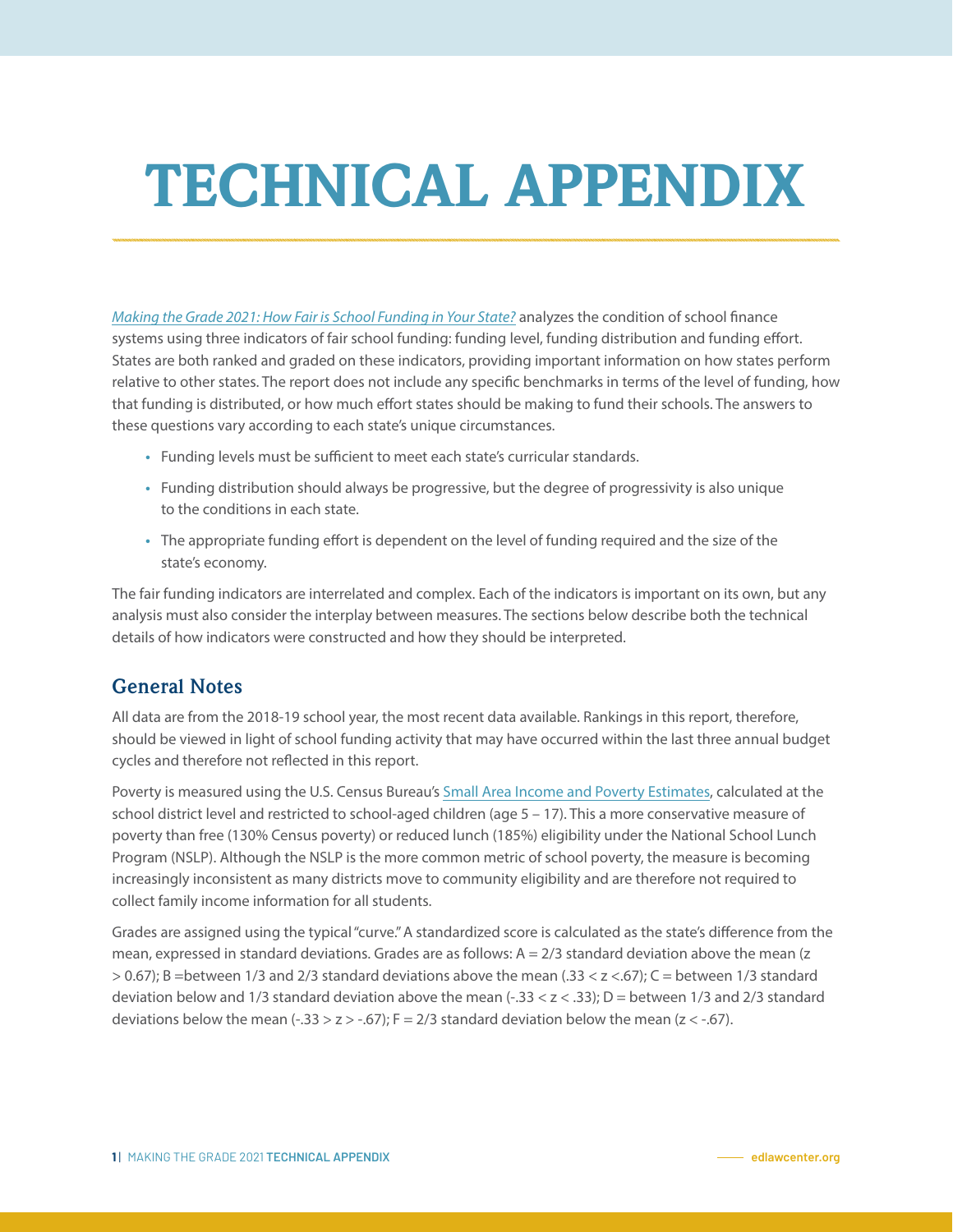# **Funding Level**

Funding level is calculated from the U.S. Census Bureau's [Annual Survey of School System Finances](https://www.census.gov/programs-surveys/school-finances.html) (F33). We include total state (TSTREV) and local (TLOCREV) revenue. Federal revenue is not included, except for Impact Aid (B10) and Native America education revenue (B12), as they are intended to replace state and local funds. We also exclude revenue for capital outlay and debt service programs (C11). These revenues tend to be uneven from year to year; one-time or short-term investments may obscure more prevalent funding patterns. We also subtract expenditures for charter schools (V92) as these represent funds that are passed through the district to fund charter students who are excluded from district enrollment counts.<sup>1</sup> Revenues are then divided by student enrollment (V33) to calculate per pupil funding levels.

These funding levels are then adjusted by National Center for Education Statistics' (NCES) [Comparable Wage](https://nces.ed.gov/programs/edge/Economic/TeacherWage)  [Index for Teachers](https://nces.ed.gov/programs/edge/Economic/TeacherWage) (CWI). This index measures regional variations in wages and salaries of non-teachers to account for geographic differences in the costs of running a school district. Adjusting revenues by this index allows us to compare revenue levels among states while accounting for the fact that in some states it costs a lot more, and other states a lot less, to staff their schools. For school districts where we are unable to match between the F33 and CWI files, where possible, we use the county-level CWI as a replacement.

#### **INTERPRETATION**

States are ranked from highest funding level to lowest, with grades assigned using the grading methodology discussed above. Again, because there is no national benchmark defining an adequate level of school funding, the findings are simply comparative. They should be used to compare the relative funding levels of states and not to assess whether any state is meeting its obligation to adequately fund its schools.

## **Funding Distribution**

Describing the pattern of funding distribution relative to student poverty requires advanced statistical methods. We utilize a modified version of the regression-based method developed by Bruce Baker and published in *Is School Funding Fair? A National Report Card (eds 1-7).*<sup>2</sup> The analysis essentially asks, once we account for differences in costs related to district size and geography, do states provide more or less funding to districts as the poverty rate increases?

The District of Columbia and Hawaii are excluded from this indicator because they fund all their schools as a single district or governance unit. We also exclude Vermont because of changes in the way the state reports poverty data. Beginning in 2014, instead of reporting data for each individual school district, SAIPE data is only reported at the supervisory union level. Without accurate data on the poverty rates for the individual school districts, it is difficult to establish an accurate relationship between student poverty and funding levels.<sup>3</sup> In 2019, we excluded Massachusetts because of inconsistencies in reporting related to charter schools. This is described in more detail below.

*<sup>1</sup> See the Funding Distribution section for a deeper explanation of the impact of charter funding on the analyses in this report.*

*<sup>2</sup> See Baker, B.D., Danielle Farrie, David Sciarra. [Is School Funding Fair? A National Report Card, 7th Ed.](https://edlawcenter.org/assets/files/pdfs/publications/Is_School_Funding_Fair_7th_Editi.pdf), Education Law Center/Rutgers Graduate School of Education (Feb. 2018).* 

<sup>3</sup> In 2015, Vermont began reporting some of its data to the federal government at the supervisory union level instead of the individual school district level. As a result, the SAIPE data reports include 276 districts in 201 from 2015 on. The F33 continues to report financial data using the smaller district units. Some school districts split across the supervisory unions, making it difficult to aggregate the district units up to the supervisor report, NCES provided us with recoded F33 files that allocate the enrollment and financial data from the district level to the appropriate supervisory union and included the correct wage index data. Because funding decisio *the district level, the utility of the analysis at the supervisory union is less relevant, so we chose to exclude Vermont from subsequent analyses.*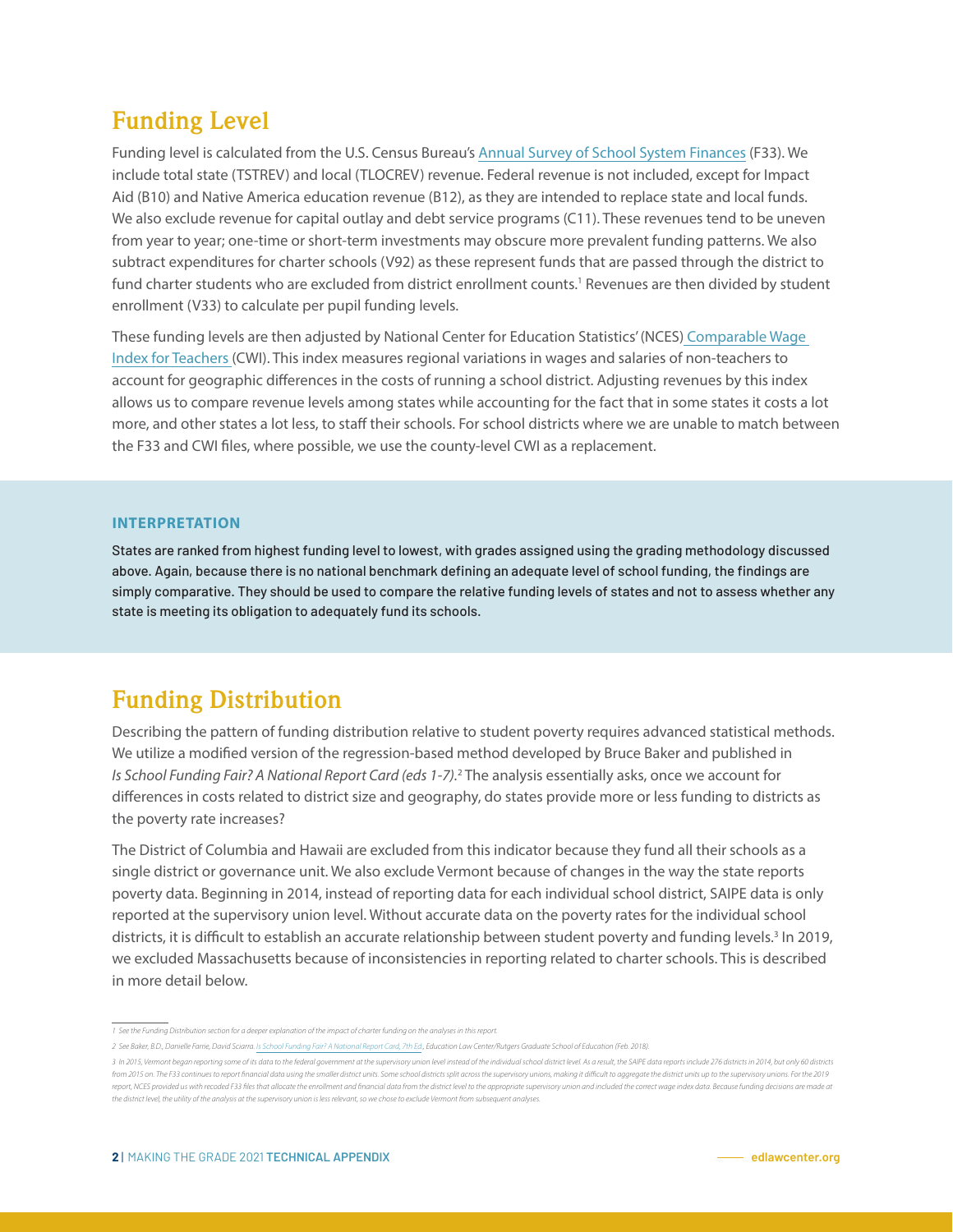A fixed effects linear regression model is used to identify the state-specific relationships between poverty and funding levels. The dependent variable is the natural log of district-level state and local revenue, as described in the funding level section above. The model controls for two main education cost-drivers: district size and regional wage variation. District size is a categorical variable measured using the enrollment variable (V33) from the F33 and included as categorical variable using deciles. Wage variation is measured using the NCES wage index. The model is weighted by district enrollment so that small districts do not unduly influence the findings. A very conservative approach was taken to exclude outlier districts. Districts with per pupil revenues over \$100,000 or enrollments less than 10 were excluded from the models. Estimates are produced setting the enrollment category to districts with between 750 and 1000 students.

The funding distribution measure is calculated as the difference in predicted per pupil funding levels in low poverty (5%) and high poverty (30%) districts.

#### **INTERPRETATION**

States are ranked and graded by the predicted per pupil funding gap between high and low poverty districts. States that provide higher per pupil funding levels to high poverty districts are deemed progressive, states that provide less to high poverty districts are regressive, and states where there is no meaningful difference are "flat". A state may be classified as flat because districts are all funded at relatively similar levels or because there is variation in funding levels, but that variation is unrelated to student poverty.

Because the funding distribution measure is attempting to create a simple summary from the complex interactions of many factors, the findings should be interpreted with caution. The complicated relationship between funding and poverty is difficult to distill. There will inevitably be districts within each state that do not match the overall pattern presented. The funding distribution measure is intended to provide a high-level view of the relationship between funding and poverty and cannot substitute for a deeper analysis of the specific state conditions that influence the distribution of funding. View the [report online](https://edlawcenter.org/research/mtg-full-report.html) for interactive tools that explore the relationship between the funding distribution measure and the raw district-level data for each state.

### **Note on Charter Schools**

The F33 Survey's membership count does not include students who are residents of a district but attend independent charter schools. In many states, these districts are financially responsible for those charter students and make payments to the charter schools their resident students attend. Because the F33 data include the revenues that will ultimately be passed to charter schools but exclude the charter students in the membership count, per pupil revenues in districts with significant charter populations are incorrectly inflated. For example, in 2017 the F33 reported Philadelphia's membership as approximately 134,000, excluding more than 70,000 students who are funded through the district but attend charter schools.

Data are not available to adjust the membership count in all states, but the F33 does include an expenditure category for payments to charter schools (V92). By subtracting this expenditure from state and local revenue, we can calculate more accurate district revenues per pupil. In Philadelphia this results in a per pupil revenue of \$15,714, instead of the previously reported \$21,534.